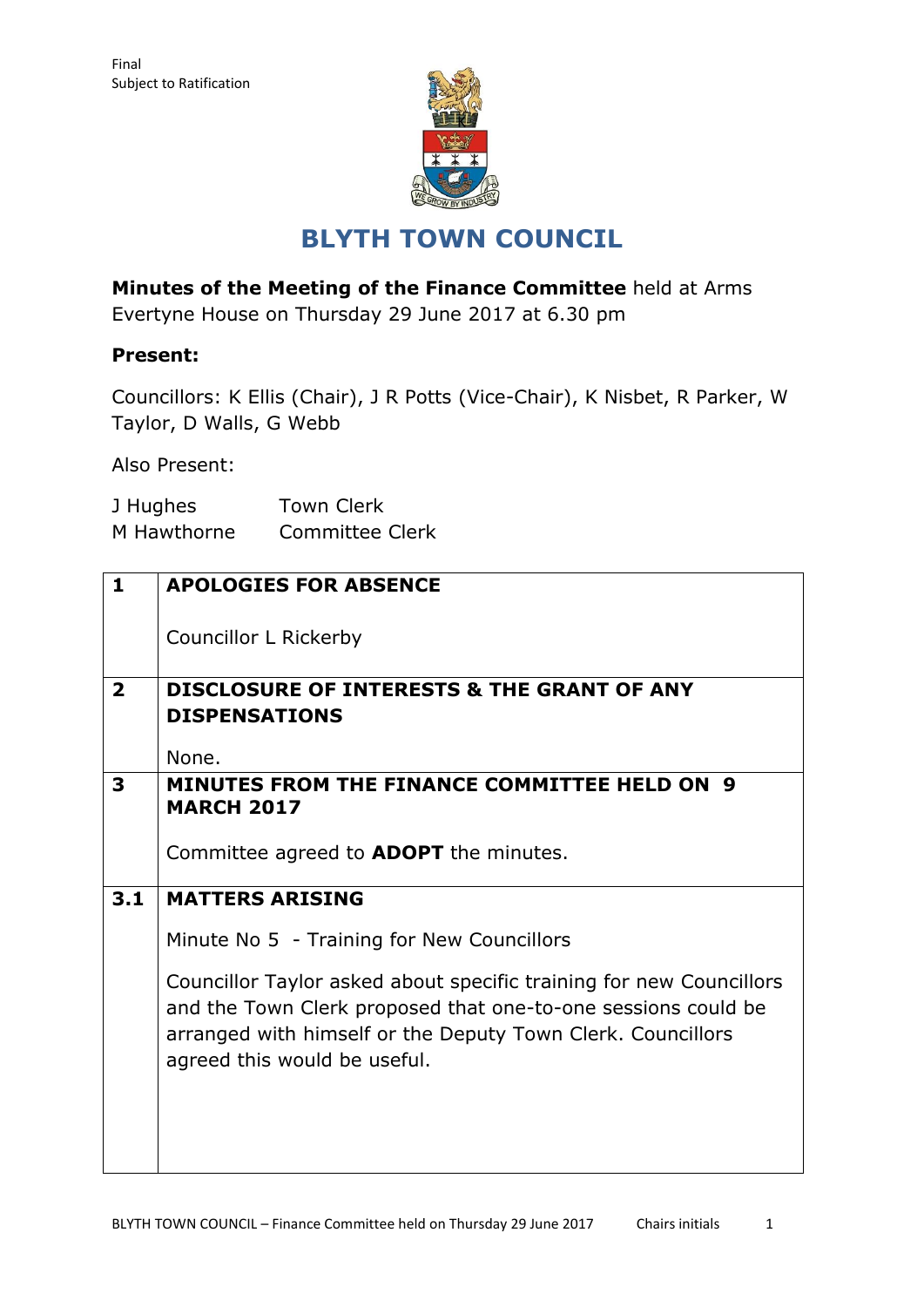| 4                                                                                                                                            | <b>ACCOUNTS/BUDGET</b>                                                                                                                                                                                                                                                                                                  |  |  |  |  |
|----------------------------------------------------------------------------------------------------------------------------------------------|-------------------------------------------------------------------------------------------------------------------------------------------------------------------------------------------------------------------------------------------------------------------------------------------------------------------------|--|--|--|--|
|                                                                                                                                              | The Town Clerk referred to the documents circulated and asked<br>Committee if they were happy to accept the reduced amount of<br>information.                                                                                                                                                                           |  |  |  |  |
|                                                                                                                                              | Committee agreed to this.                                                                                                                                                                                                                                                                                               |  |  |  |  |
| 5                                                                                                                                            | <b>UNPLANNED EXPENDITURE ITEM - ALLOTMENTS</b><br><b>COMMITTEE</b> (report attached)                                                                                                                                                                                                                                    |  |  |  |  |
|                                                                                                                                              | The Town Clerk asked Committee to consider his<br>recommendations set out in the report and gave some<br>background to the reasons behind this.                                                                                                                                                                         |  |  |  |  |
|                                                                                                                                              | "That the Finance Committee agrees to additional expenditure<br>being incurred by the Allotments Committee, from balances, with<br>regard to newly determined plot boundaries and any other<br>associated work, as a result of a recent decision by the Complaints<br>and Grievance Committee.                          |  |  |  |  |
|                                                                                                                                              | It is also recommended that delegated powers be given to the<br>Chair and Vice Chairs of the Finance Committee and Allotments<br>Committee as well as the Chair of the Complaints and Grievance<br>Committee, a member from the opposition party member and the<br>Town Clerk in order to guide these changes through." |  |  |  |  |
|                                                                                                                                              | Committee agreed to this.                                                                                                                                                                                                                                                                                               |  |  |  |  |
| 6                                                                                                                                            | <b>REVISED INVESTMENT STRATEGY (report attached)</b>                                                                                                                                                                                                                                                                    |  |  |  |  |
|                                                                                                                                              | The Town Clerk referred to his recommendation                                                                                                                                                                                                                                                                           |  |  |  |  |
|                                                                                                                                              | "The investment in the Property Fund be maintained at £500,000<br>for the foreseeable future and any other surplus cash be placed in<br>the deposit account.                                                                                                                                                            |  |  |  |  |
| The Town Clerk or Deputy Town Clerk be delegated along with two<br>bank signatories to place any surplus money into the Deposit<br>Account." |                                                                                                                                                                                                                                                                                                                         |  |  |  |  |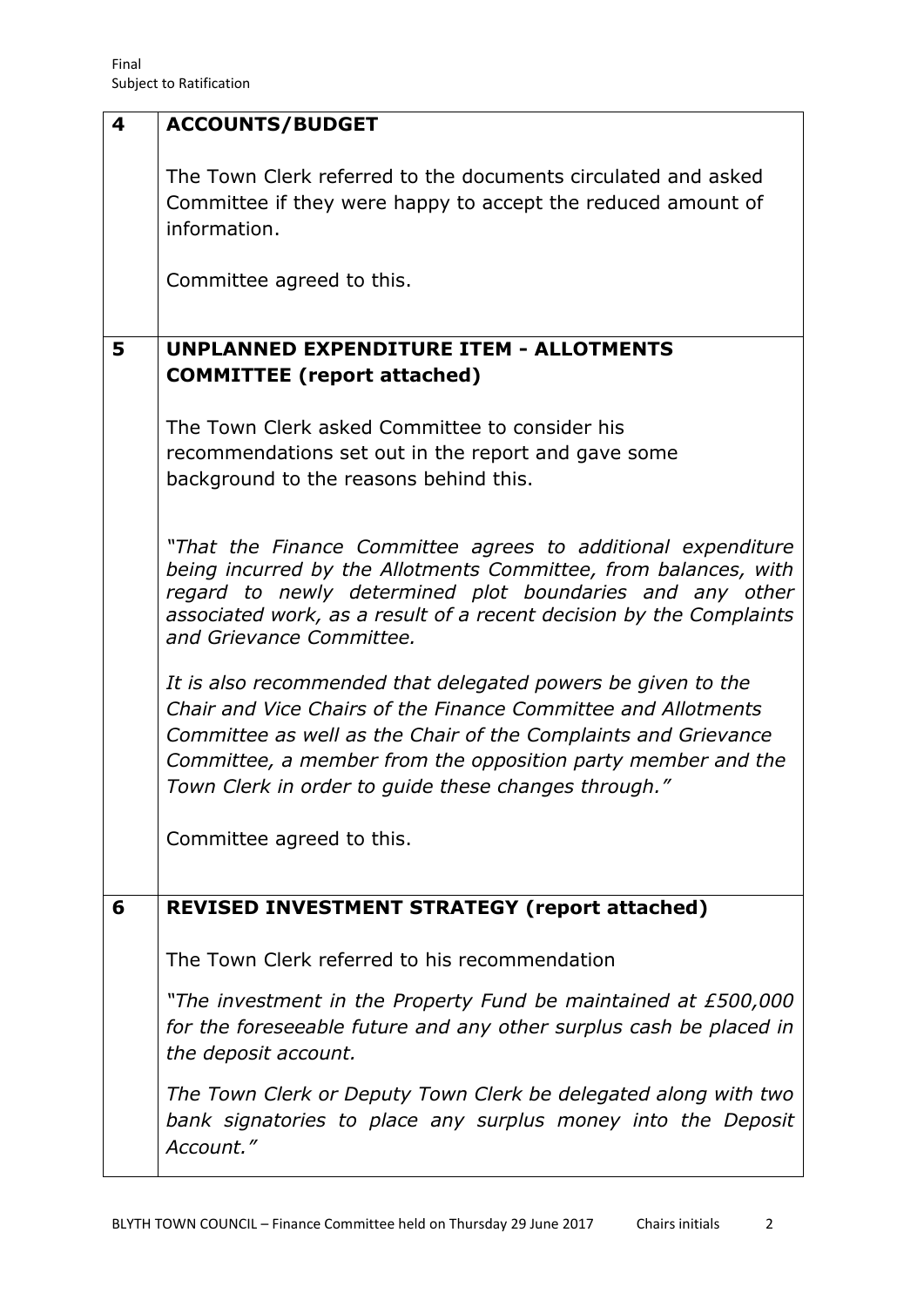| The Chair said he would like to see money transferred out of the |
|------------------------------------------------------------------|
| current account the day after BTC receive it. The Town Clerk     |
| commented that he and the Office Manager are looking at          |
| cashflow.                                                        |

# **7 ITEMS FOR INFORMATION AND URGENT BUSINESS** None. **8 DATE AND TIME OF NEXT MEETING**

The next meeting of the Finance Committee will be held on Tuesday, 12 September 2017 at 6.30 pm in the Council Chamber.

### **MEMBERS OF THE FINANCE COMMITTEE**

Councillors

K Ellis (Chair) J R Potts (Vice –Chair) K Nisbet R Parker J Reid L Rickerby W Taylor D Walls G Webb